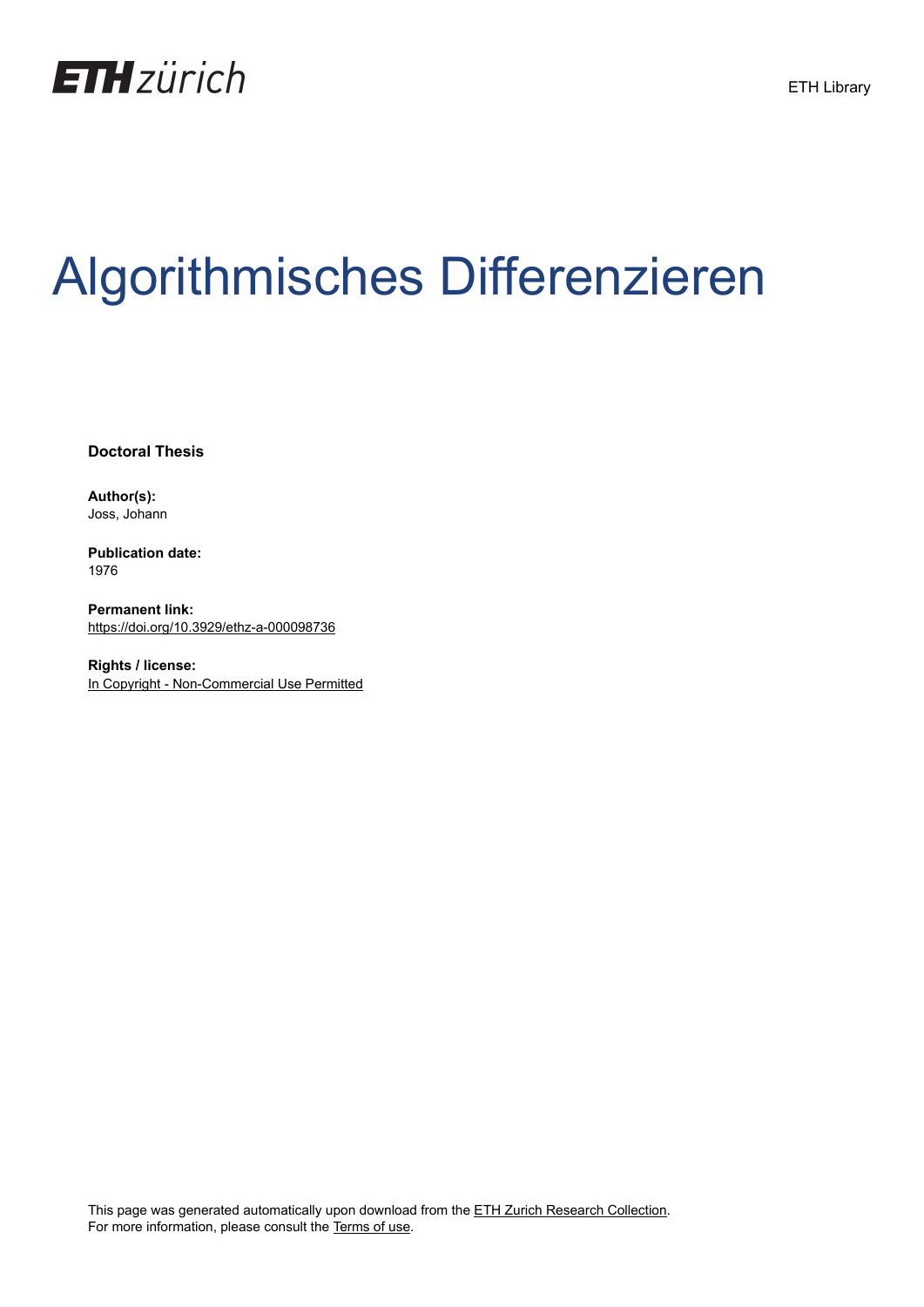## Diss. ETH 5757

## Algorithmisches Differenzieren

ABHANDLUNG

zur Erlangung des Titels eines Doktors der Mathematik der EIDGENOSSISCHEN TECHNISCHEN HOCHSCHULE ZÜRICH

vorgelegt von

JOHANN JOSS dipl. Math. ETH geboren am 3. Oktober 1944 von Konolfingen (Kt. Bern)

Angenommen auf Antrag von Prof. Dr. P. J. Huber, Referent Prof. Dr. P. Henrici, Korreferent

> aku-Fotodruck Zürich 1976